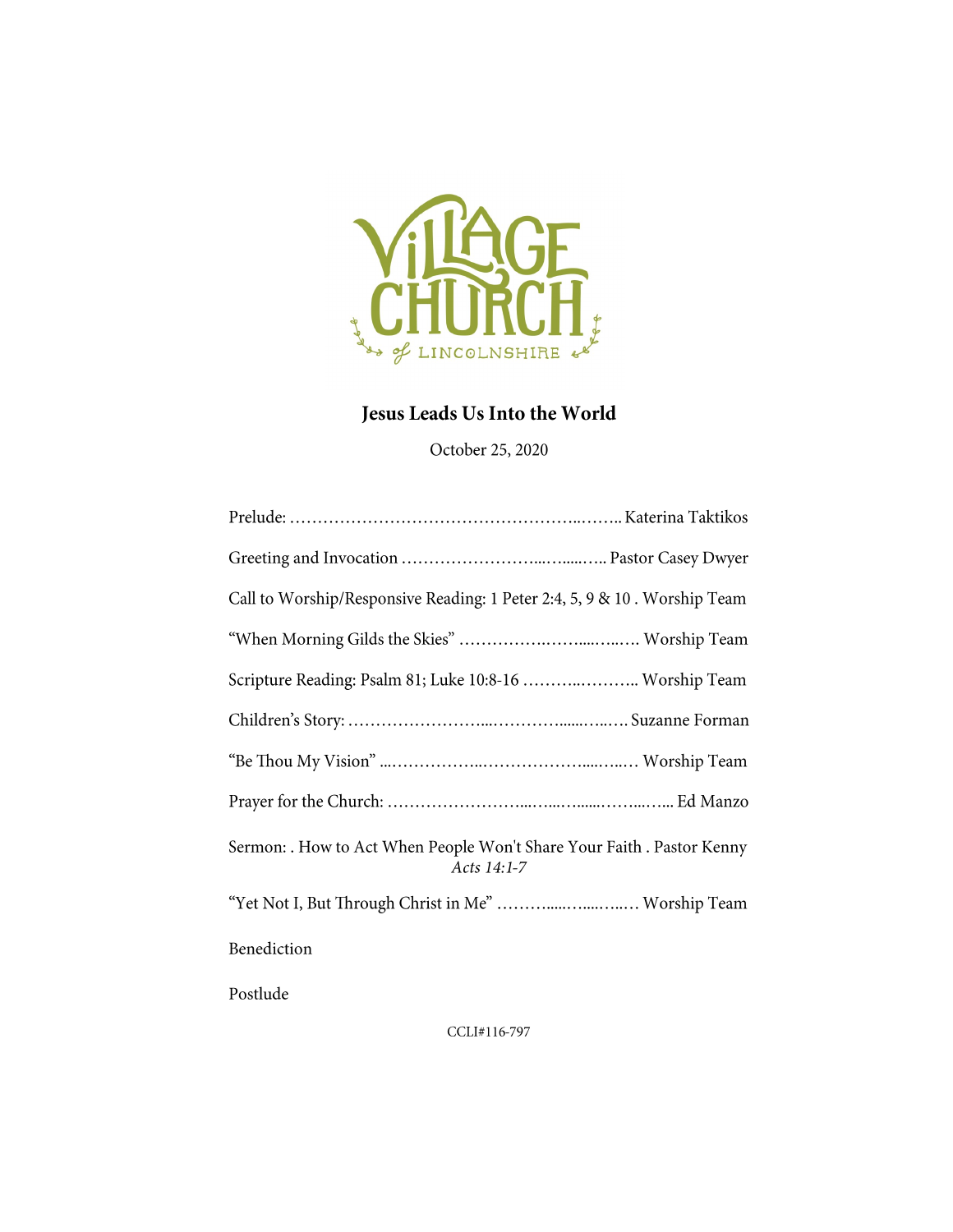## When Morning Gilds the Skies

When morning gilds the skies My heart awaking cries May Jesus Christ be prais'd Alike at work and prayer To Jesus I repair May Jesus Christ be prais'd

Does sadness fill my mind A solace here I find May Jesus Christ be praised Or fades my earthly bliss? My comfort still is this May Jesus Christ be praised

The night becomes as day When from the heart we say May Jesus Christ be praised The powers of darkness fear When this sweet chant they hear May Jesus Christ be praised

Be this while life is mine My canticle divine May Jesus Christ be praised Be this the eternal song Through all the ages long May Jesus Christ be praised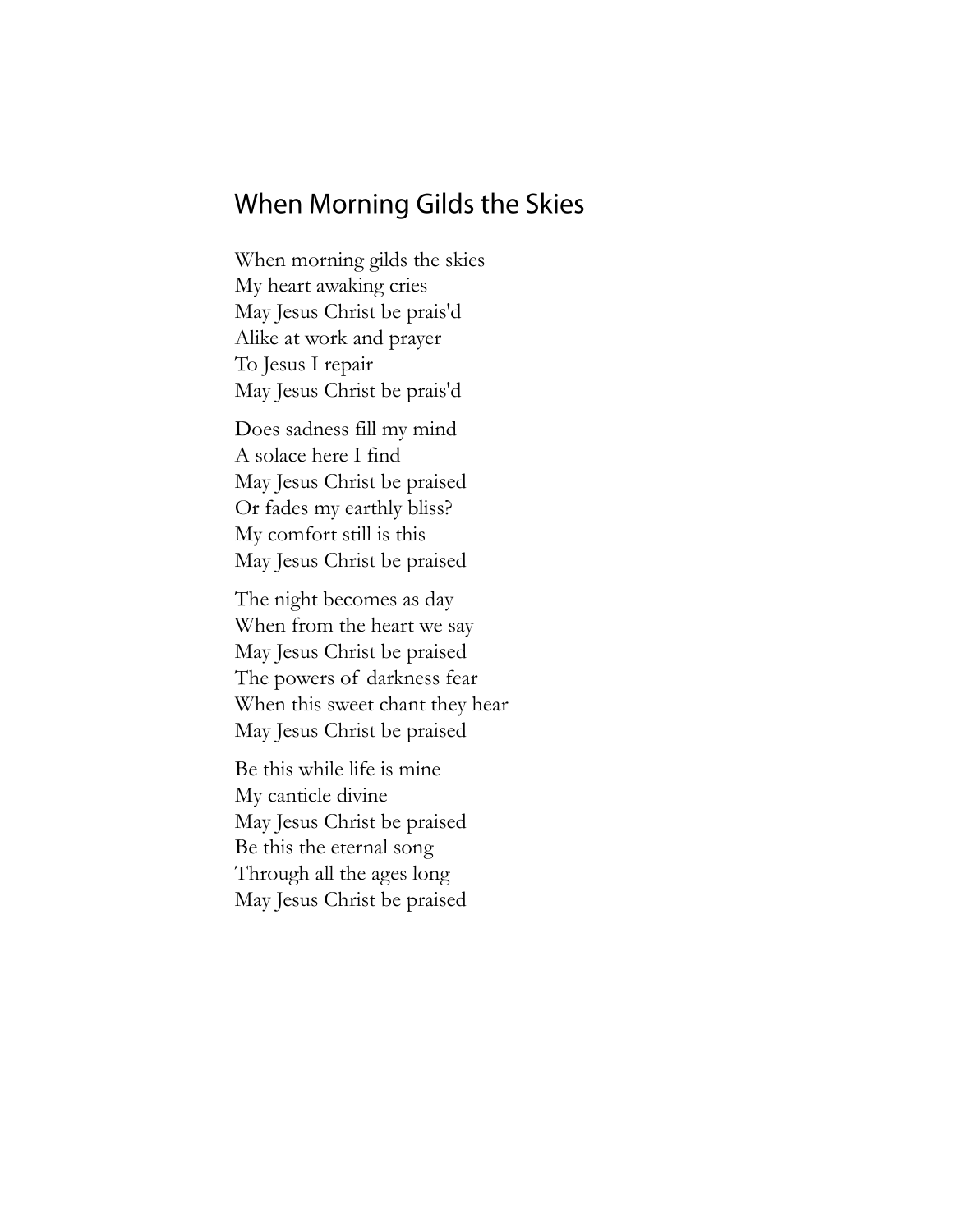## **Be Thou My Vision**

Be Thou my Vision O Lord of my heart Naught be all else to me save that Thou art Thou my best thought by day or by night Waking or sleeping Thy presence my light

Be Thou my Wisdom and Thou my true Word I ever with Thee and Thou with me Lord Thou my great Father I Thy true son Thou in me dwelling and I with Thee one

High King of heaven my victory won May I reach heaven's joys bright heaven's Sun Heart of my own heart whatever befall Still be my Vision O Ruler of all

Be Thou my Vision

## Yet Not I But Through Christ In Me

What gift of grace is Jesus my redeemer There is no more for heaven now to give He is my joy my righteousness and freedom My steadfast love my deep and boundless peace

To this I hold my hope is only Jesus For my life is wholly bound to his Oh how strange and divine I can sing all is mine Yet not I but through Christ in me